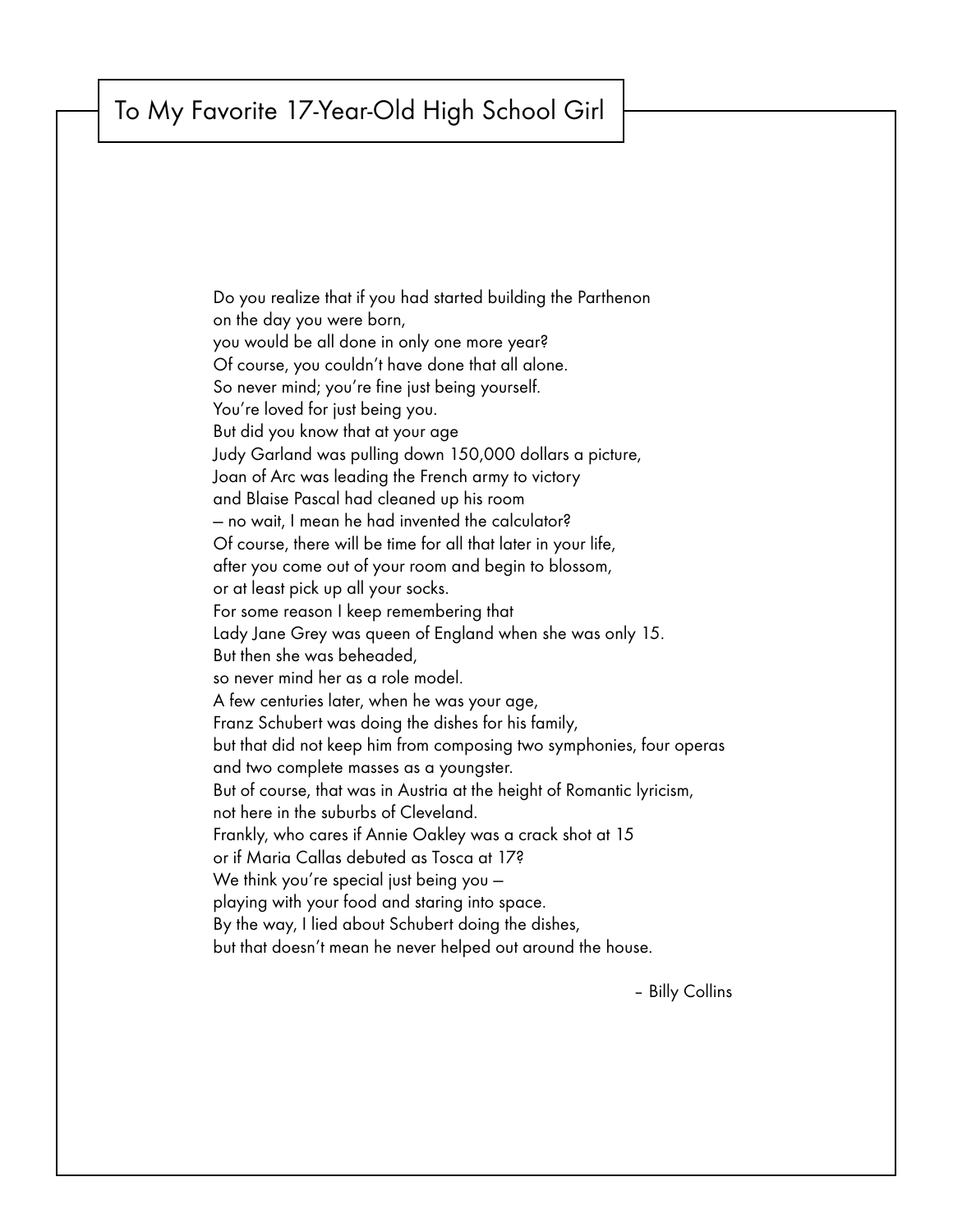## High School Training Grounds

At 7:45 a.m., I open the doors to a building dedicated to building yet only breaks me down. I march down hallways cleaned up after me every day by regular janitors, but I never have the decency to honor their names.

Lockers left open like teenage boys' mouths when teenage girls wear clothes that covers their insecurities, but exposes everything else. Masculinity mimicked by men who grew up with no fathers, Camouflage worn by bullies who are dangerously armed, but need hugs.

Teachers paid less than what it costs them to be here. Oceans of adolescents come here to receive lessons, but never learn to swim, part like the Red Sea when the bell rings.

This is a training ground.

My high school is Chicago, diverse and segregated on purpose. Social lines are barbed wire. Labels like "Regular" and "Honors" resonate. I am in "honors," but go home with "regular" students who are soldiers in territory that owns them.

This is a training ground to sort out the "regulars" from the "honors," a reoccurring cycle built to recycle the trash of this system. Trained at a young age to capitalize letters, taught now that capitalism raises you, but you have to step on someone else to get there.

This is a training ground, where one group is taught to lead and the other is made to follow. No wonder so many of my people spit bars because the truth is hard to swallow. The need for degrees has left so many people frozen.

Homework is stressful. But when you go home everyday and your home is work you don't want to pick up any assignments. Reading textbooks is stressful. But reading does not matter when you feel your story is already written, Either dead or getting booked. Taking tests is stressful. But bubbling in a scantron does not stop bullets from bursting.

I hear education systems are failing, but I believe they are succeeding at what they're built to do, to train you to keep you on track to track down an American Dream that has failed so many of us all.

– Malcolm London